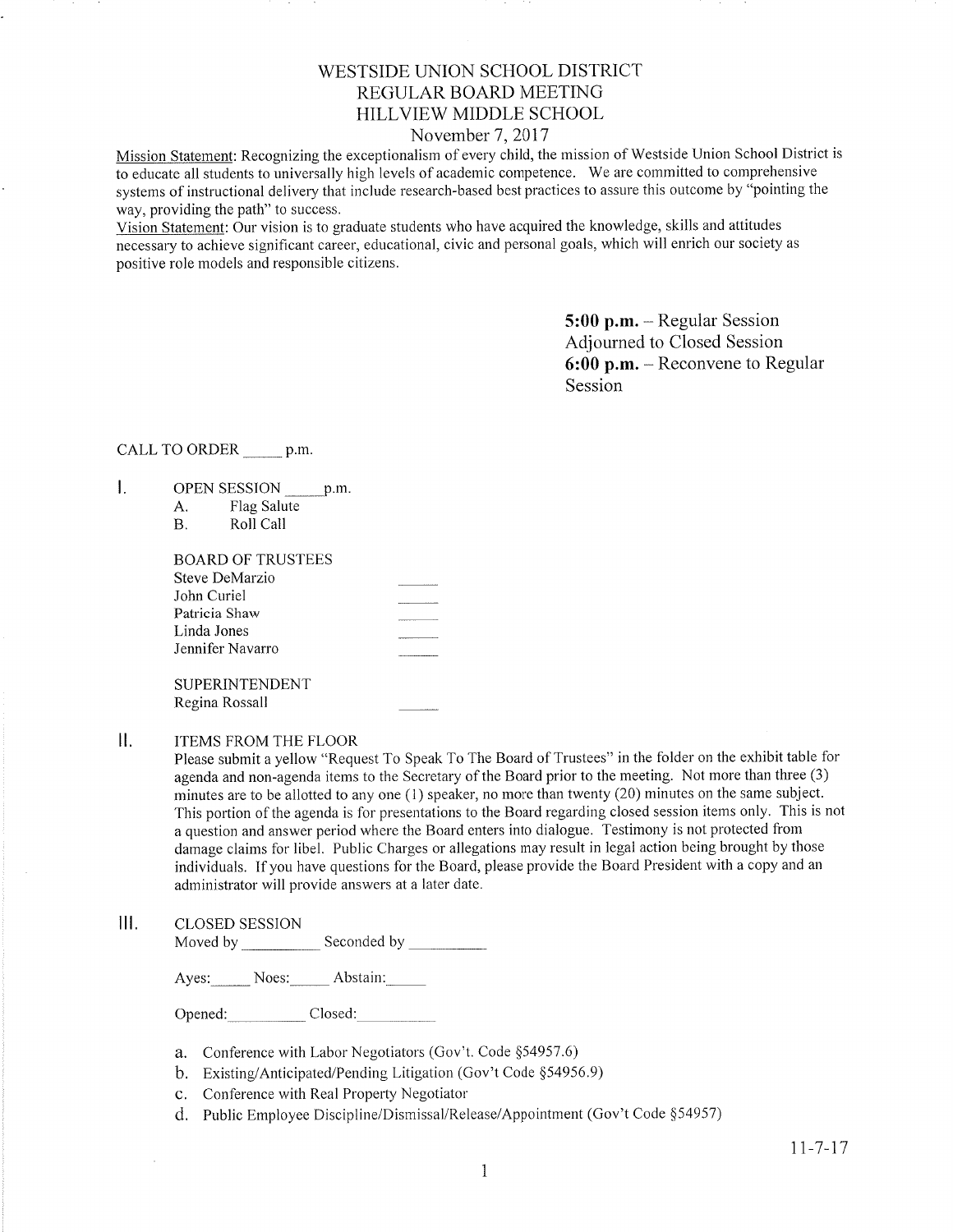- e. Pupil Personnel (Ed Code 35146 and 48918)
- f. Threat to Public Services or Facilities (Gov't Code \$54957)
- IV. RECONVENE TO OPEN SESSION AT p.m.
- V. REPORT OF CLOSED SESSION ACTION
- VI PRESENTATIONS
	- A. Cottonwood Site Presentation and Employee Recognition<br>B. Amy Brouwer Doctorate Project
	-
	- C. Human Resources Presentation Robert Hughes

#### HEARING SESSION/STAFF REPORTS vil

- A. Board Comments
- B. Staff Reports
	- 1. Assistant Superintendent Administrative Services
	- 2. Assistant Superintendent Educational Services
	- 3. Deputy Superintendent
	- 4. Superintendent

#### PERSONAL APPEARANCES vilt

- A. Westside Union Teachers Association Representatives
- B. California School Employees Association Representatives<br>C. Parent Teacher Association Representatives
- 
- D. West Antelope Valley Educational Foundation Representatives

#### ITEMS FROM THE FLOOR  $IX.$

Please submit a yellow "Request To Speak To The Board of Trustees" in the folder on the exhibit table for agenda and non-agenda items to the Secretary of the Board prior to the meeting. Not more than three (3) minutes are to be allotted to any one  $(1)$  speaker, no more than twenty  $(20)$  minutes on the same subject. This is not a question and answer period where the Board enters into dialogue. Testimony is not protected from damage claims for libel. Public Charges or allegations may result in legal action being brought by those individuals. If you have questions for the Board, please provide the Board President with a copy and an administrator will provide answers at a later date.

#### PUBLIC HEARING X.

None

### XI. BUSINESS SESSION

- A. Organizational/Governance
	- 1. Agenda 11. aastal 11. aastal 11. aastal 11. aastal 11. aastal 11. aastal 11. aastal 11. aastal 11. aastal 1

Moved by Seconded by Seconded by Seconded by Seconded by Seconded by Seconded by Seconded by Seconded by Seconded by Seconded by Seconded by Seconded by Seconded by Seconded by Seconded by Seconded by Seconded by Seconded

To approve the Agenda of the Regular Meeting of November 7, 2017

Ayes: Noes: Abstain:

Goal #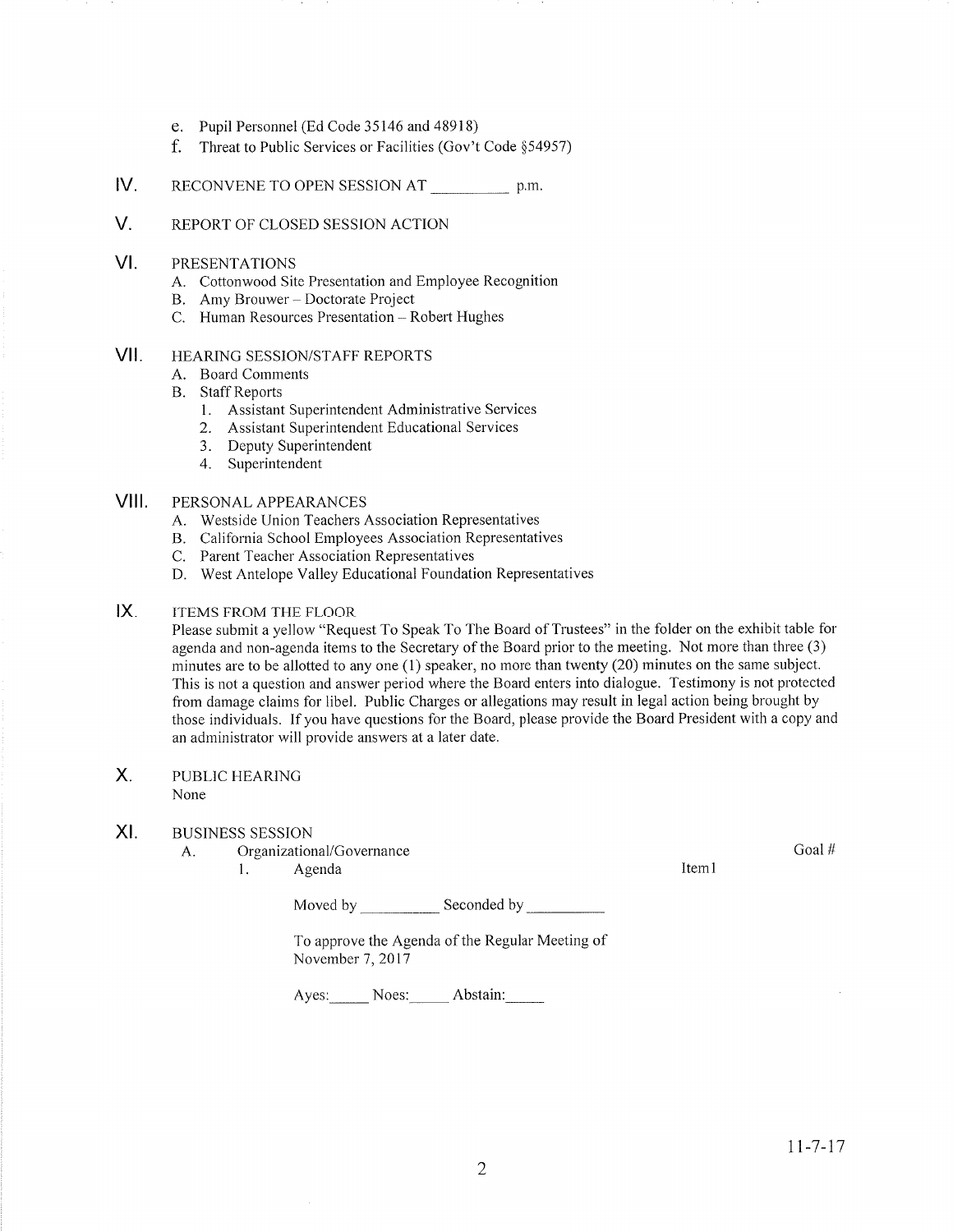Moved by \_\_\_\_\_\_\_\_\_\_\_\_\_ Seconded by Approval of the Consent Items as presented. Ayes: Noes: Abstain: Item 3 Item 4 Item 5 3. Discussion Item . Governance B. C. Educational Services 4. Site Plans . Hillview . Joe Walker Moved by Seconded by Approval of the Site Plans Ayes: Noes: Abstain: Personnel 5. Revised and New Board Policies and Administrative Regulations: • AR 4112, Appointment and Conditions of Ernployment • BP 4112.2, Certification  $\bullet$  AR 4112.21, Interns • AR 4112.23, Qualifications/Assignment of Special Education Teachers . BP 4113, Assignment • AR 4115, Evaluation/Supervision AR 4222, Teacher Aides/Paraprofessionals . AR 4261 .l , Personal lllness/Injury Leave

a. Minutes of the Regular Meeting on October 17, 2017<br>b. Fundraising Authorizations

Actions proposed for the Consent Calendar, are items with adopted policies and approved practices of the District and are deemed routine in nature. They will be acted upon in one motion, without discussions, unless members of the Board request an item's removal. The item will then be removed from the motion to approve and

after the approval of the consent agenda the item(s) will be heard. 2. Consent

c. Personnel Report d. Job Descrìption e. Purchase Orders

f. Consultant/Contract Schedule g. Conference/Workshop Schedule

Moved by \_\_\_\_\_\_\_\_\_\_\_\_\_\_ Seconded by

Items  $2a - 2g$  Goal #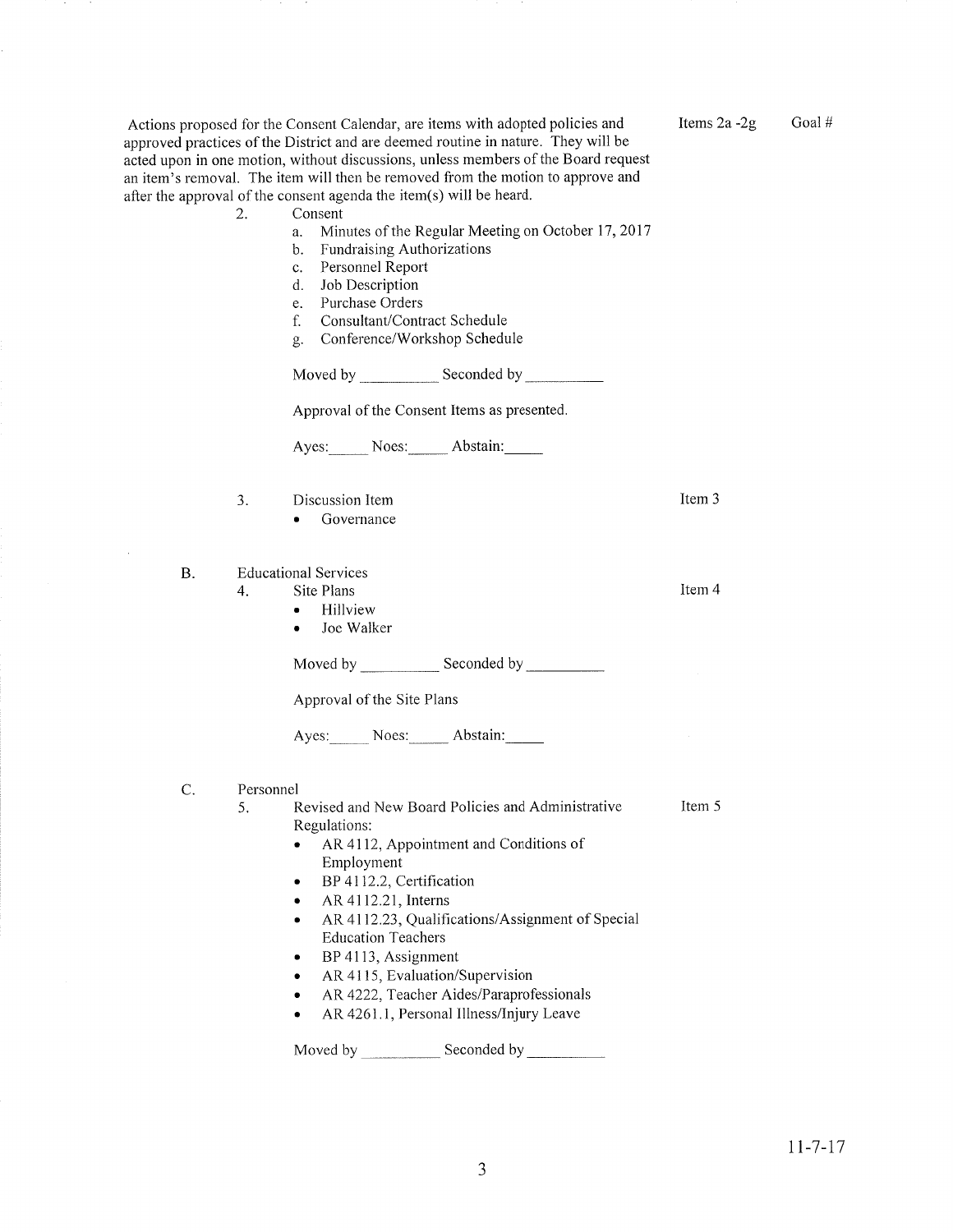|       | Approval of the first reading of the revised and new Board<br>Policies and Administrative Regulations                                                                                                                                  |                 |       |  |                                                                                                                    |        | Goal# |  |
|-------|----------------------------------------------------------------------------------------------------------------------------------------------------------------------------------------------------------------------------------------|-----------------|-------|--|--------------------------------------------------------------------------------------------------------------------|--------|-------|--|
|       |                                                                                                                                                                                                                                        |                 |       |  | Ayes: Noes: Abstain:                                                                                               |        |       |  |
|       | D.                                                                                                                                                                                                                                     | <b>Business</b> |       |  |                                                                                                                    |        |       |  |
|       | Revised Board Policies and Administrative Regulations<br>6.<br>AR 3580, District Records<br>AR/BP 5113, Absences and Excuses<br>٠<br>BP 6176, Weekend/Saturday Classes<br>٠<br>BP 7212, Mello-Roos Districts<br>٠                      |                 |       |  | Item 6                                                                                                             |        |       |  |
|       |                                                                                                                                                                                                                                        |                 |       |  |                                                                                                                    |        |       |  |
|       |                                                                                                                                                                                                                                        |                 |       |  | Approval of the second and final reading of the revised<br>Board Policies and Administrative Regulations           |        |       |  |
|       |                                                                                                                                                                                                                                        |                 |       |  | Ayes: Noes: Abstain:                                                                                               |        |       |  |
|       |                                                                                                                                                                                                                                        | 7.              |       |  | Notice of Completion, Del Sur Exterior Paint                                                                       | Item 7 |       |  |
|       |                                                                                                                                                                                                                                        |                 |       |  |                                                                                                                    |        |       |  |
|       |                                                                                                                                                                                                                                        |                 | Paint |  | Approval of the Notice of Completion, Del Sur Exterior                                                             |        |       |  |
|       |                                                                                                                                                                                                                                        |                 |       |  | Ayes: Noes: Abstain:                                                                                               |        |       |  |
| XII.  | <b>INFORMATION SESSION</b><br>Items From The Floor - Continued<br>А.<br><b>B.</b><br>Dates to Remember:<br>Regular Meeting on November 14, 2017<br>1.<br>Regular Meeting on December 5, 2017<br>2.<br>C.<br>Board Comments - Continued |                 |       |  |                                                                                                                    |        |       |  |
|       |                                                                                                                                                                                                                                        |                 |       |  |                                                                                                                    |        |       |  |
| XIII. | <b>NEW BUSINESS</b><br>Future Board Meeting Items                                                                                                                                                                                      |                 |       |  |                                                                                                                    |        |       |  |
| XIV.  | CLOSED SESSION - Continued                                                                                                                                                                                                             |                 |       |  |                                                                                                                    |        |       |  |
| XV.   | RECONVENE TO OPEN SESSION at p.m.                                                                                                                                                                                                      |                 |       |  |                                                                                                                    |        |       |  |
| XVI.  | REPORT OF CLOSED SESSION ACTION                                                                                                                                                                                                        |                 |       |  |                                                                                                                    |        |       |  |
| XVII. | <b>ADJOURNMENT</b><br>There being no further business to come before the Board, the regular meeting of November 7, 2017, is<br>adjourned at p.m. by the Board President.                                                               |                 |       |  |                                                                                                                    |        |       |  |
|       |                                                                                                                                                                                                                                        |                 |       |  | In compliance with the Americans with Disabilities Act, if you need special assistance to access the Board meeting |        |       |  |

 $\sim$   $\sim$  $\sim 20$ 

197 F

and a string

 $11 - 7 - 17$ 

 $\lambda$ 

room or to otherwise participate at this meeting, including auxiliary aids or services, please contact Tonya Williams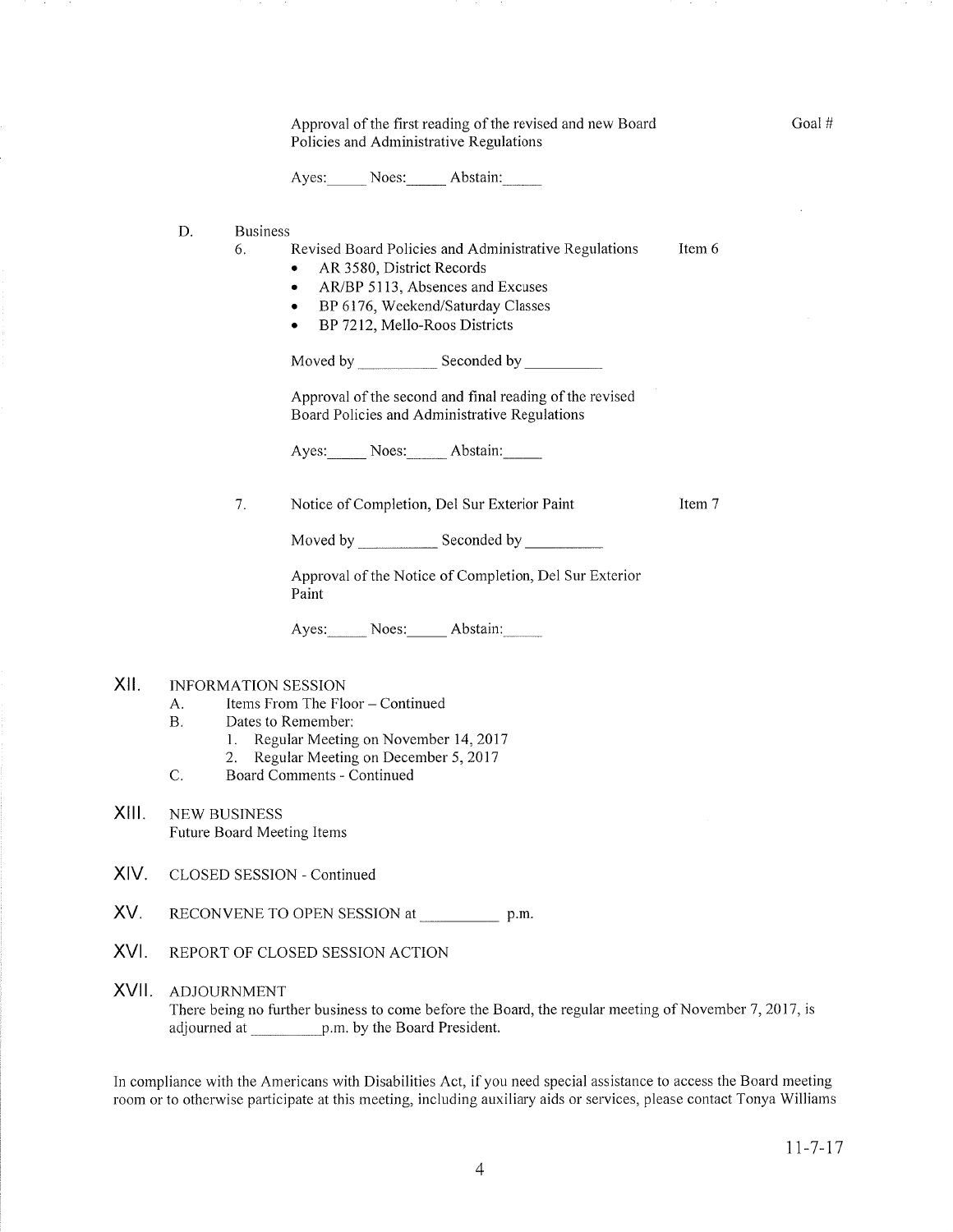at (661) 122-0116. Notification at least 48 hours prior to the meeting will enable the District to make reasonable arrangements to ensure accessibility to the Board meeting room.

Any writings or documents that are public records and are provided to a majority of the governing board regarding an open session itern on this agenda will be made available for public inspection on the District Web Site, www.westside.kl2.ca.us or in the District Office located at 41914 50<sup>th</sup> St. West, Quartz Hill, CA 93536 during normal business hours  $(8:00 \text{ a.m.} - 4:00 \text{ p.m.}).$ 

 $\bar{z}$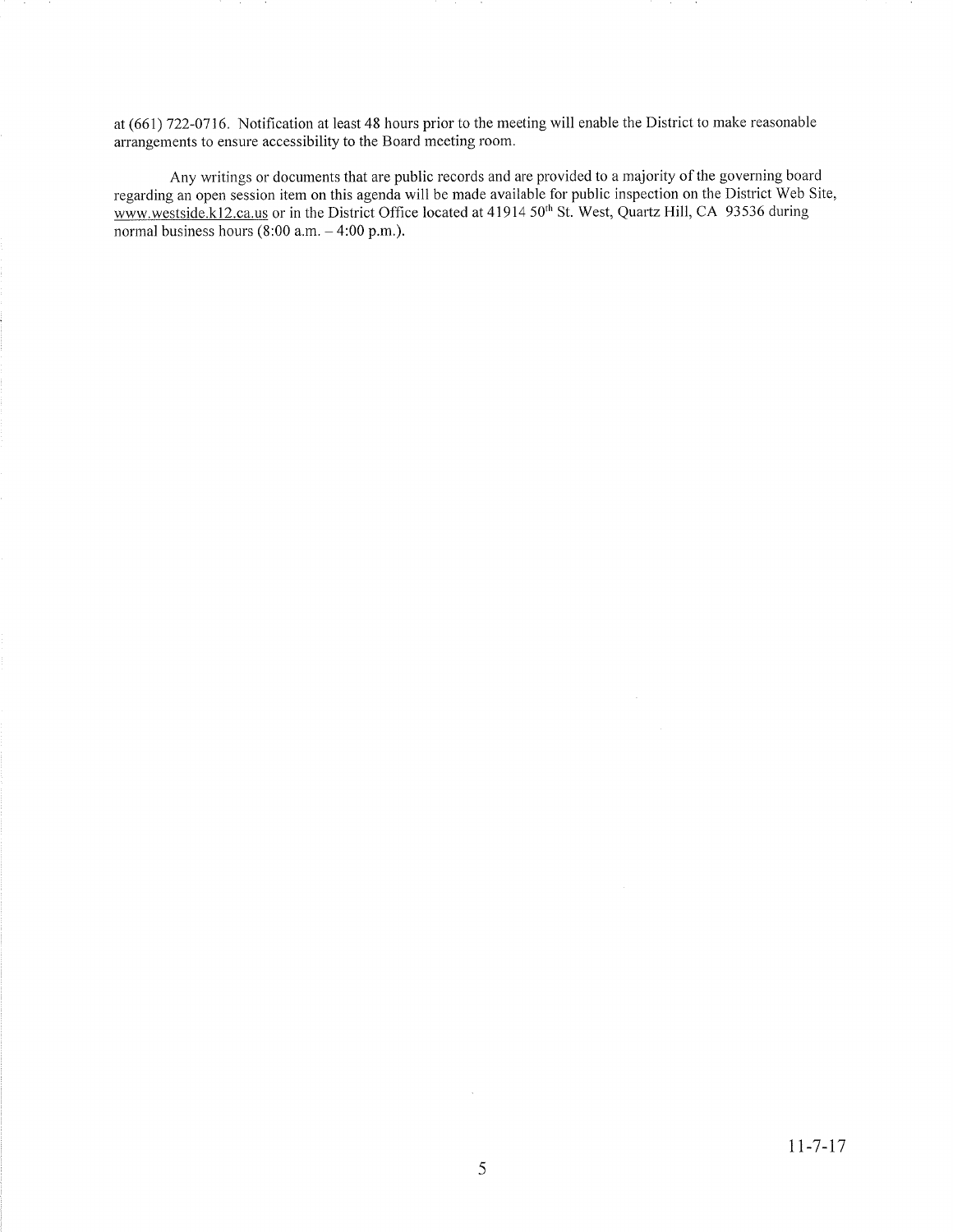# Core Beliefs and Board Goals 2017-2018

# The District uses data to create a learning-oriented culture for both staff and students which defines success in terms of improvement and progress.

#### WE BELIEVE THAT OUR TEACHERS AND STAFF ARE OUR MOST VALUABLE ASSETS 1. AND RESOURCES

2 WE OPERATE WITH TRANSPARENCY, TRUST AND INTEGRTTY, GOVERNING IN A DIGNIFIED, PROFESSIONAL MANNER, TREATING EVERYONE WITH CIVILITY AND **RESPECT** 

#### WE ARE ABSOLUTELY COMMITTED TO PROVIDING A SAFE, DISTINGUISHED AND ENGAGING LEARNING ENVIRONMENT THAT ENSURES ALL STUDENTS LEARN TO THEIR HIGHEST POTENTIAL  $3<sub>1</sub>$

- ôp A. Build the capacity of board and district staff in developing and monitoring data related to goals and priorities specifrcally in the area of cultural responsiveness and educational equity
- B. A key concem and priority for this governing board is improving the accuracy and consistency of grading which should measure what students know, as they play a crucial role in every aspect of students' academic lives and future lives as global citizens. Areas of concern are: 1) Grades reflect progressive and mastery of content. 2) They are predictable and understood by parents and third parties. 3) That non-academic factors are graded separately. 4) The system adopted is not overwhelming for teachers. ôp
	- \* Annual Report by Educational Services

#### WE ARE ABSOLUTELY COMMITTED TO PROVIDING THE NECESSARY FACILITIES TO MEET THE HOUSING AND EDUCATION NEEDS OF OUR CHANGING STUDENT POPULATION AND A VISION THAT PROMOTES AND SUPPORTS THEIR FUTURE 4

- richtaret A. Continue the Cottonwood Elementary School modernization
- ob B. Receive annual updates to the District's Facilities Master Plan while exploring and securing options to finance the plan.
- ôp C. Continue to implement sustainable clean energy programs that promote the long-term wellbeing of both the District's finances and the environment.
	- $\triangle$  Annual Report by Business Services

#### WE ARE FISCALLY TRUSTWORTHY AND DEDICATED TO RESPONSIBLE FINANCIAL ACCOUNTABILITY 5.

#### WE BELIEVE IN AND PROMOTE PARENT AND COMMUNITY INVOLVEMENT IN WBSTSIDE UNION SCHOOL DISTRICT 6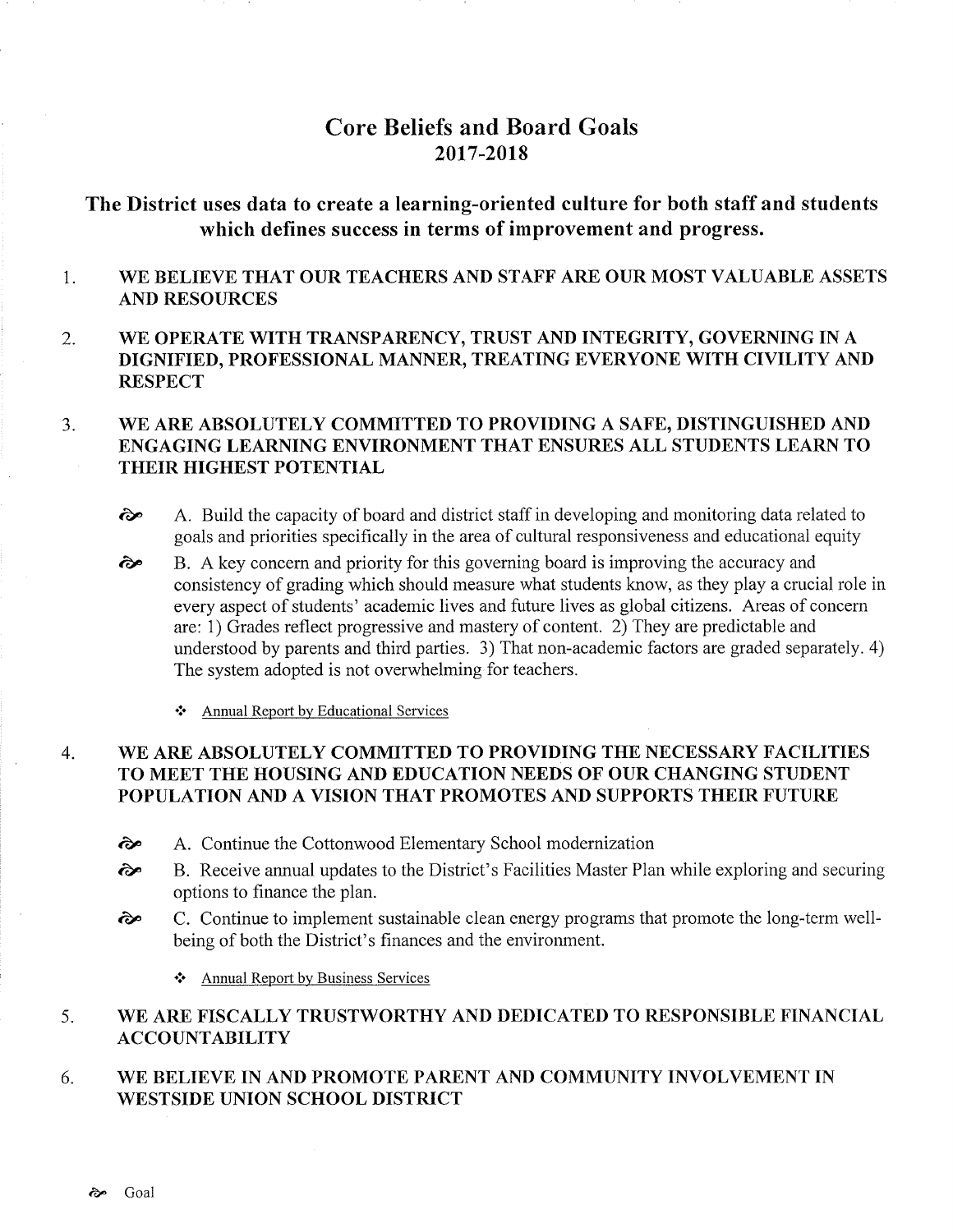# <sup>2017</sup>-2018 Board Expectations

# The District uses data to create a learning-oriented culture for both staff and students which defines success in terms of improvement and progress.

# 1. WE BELIEVE THAT OUR TEACHERS AND STAFF ARE OUR MOST VALUABLE ASSETS AND RESOURCES

## EXPECTATIONS:

- a. Provide staff development to enable employees in a job classifications to maintain and improve their skills to meet stated goals of the Board to meet the needs of students. Continuously monitor and re-evaluate formula-driven staffing levels that adequately address student ratios and campus needs for all classifications of employees (classified, certificated, confidential, and administration)
- b. Maintain and monitor administrative training programs to enable existing staff to become administrators or to increase the skills of current administrators to assume increasing levels of responsibility in the future as well as immediately assisting with the reduction of attendance issues, traffic safety and student discipline at all school sites. Create programs that enable classified employees who want to become teachers to obtain the necessary information to do so, and work with the CSEA Board to make sure members know about contractual benefits available when taking college classes. As grants become available to help classified employees become teachers, apply for any for which the District is eligible.
- c. Provide ongoing recognition for school achievement, program development, i.e., California Gold Ribbon, Golden Bell, Employee of the Year, and Program Innovation: Joe Walker STEALTH, Gregg Anderson Academy, The IDEA Academy at Cottonwood, Westside Academy and Hillview 6'h Grade Academy
- d. Continue a long-term plan to provide total compensation for all positions within the district that is competitive with the surrounding Antelope Valley elementary school districts
- e. Provide ongoing training to ensure a safe work place for all employees
- f. As funds are available revenues will be placed in a separate account to pay for long term postemployment benefits
	- a. a. d & e Annual Report by Human Resources<br>b. b & c Annual Report from Superintendent<br>c. f Annual Report by Business Services
	-
	-

# 2. WE OPERATE WITH TRANSPARENCY, TRUST AND INTEGRITY, GOVERNING IN A DIGNIFIED, PROFESSIONAL MANNER, TREATING EVERYONE WITH CIVILITY AND RESPECT

## EXPECTATIONS

- a. Continue to improve the knowledge level of trustees through ongoing training, participation in political actions that influence improved funding and legislation for educational programs, and programs of independent study. All Board Members will attend the CSBA Annual Education Conference, with a report of sessions attended at a future Board Meeting, and receive a Masters in Governance certification
- The board will initiate the annual process for self-evaluation in June  $\mathbf{b}$ .
- Annually set objectives to meet the goals of the district in June c.
- Continue to improve working relationship with employee unions to enable communications that enhance the overall well-being of the district including ail employees d.
- A public-friendly version of the three major budget reports of the year shall be posted on the website e.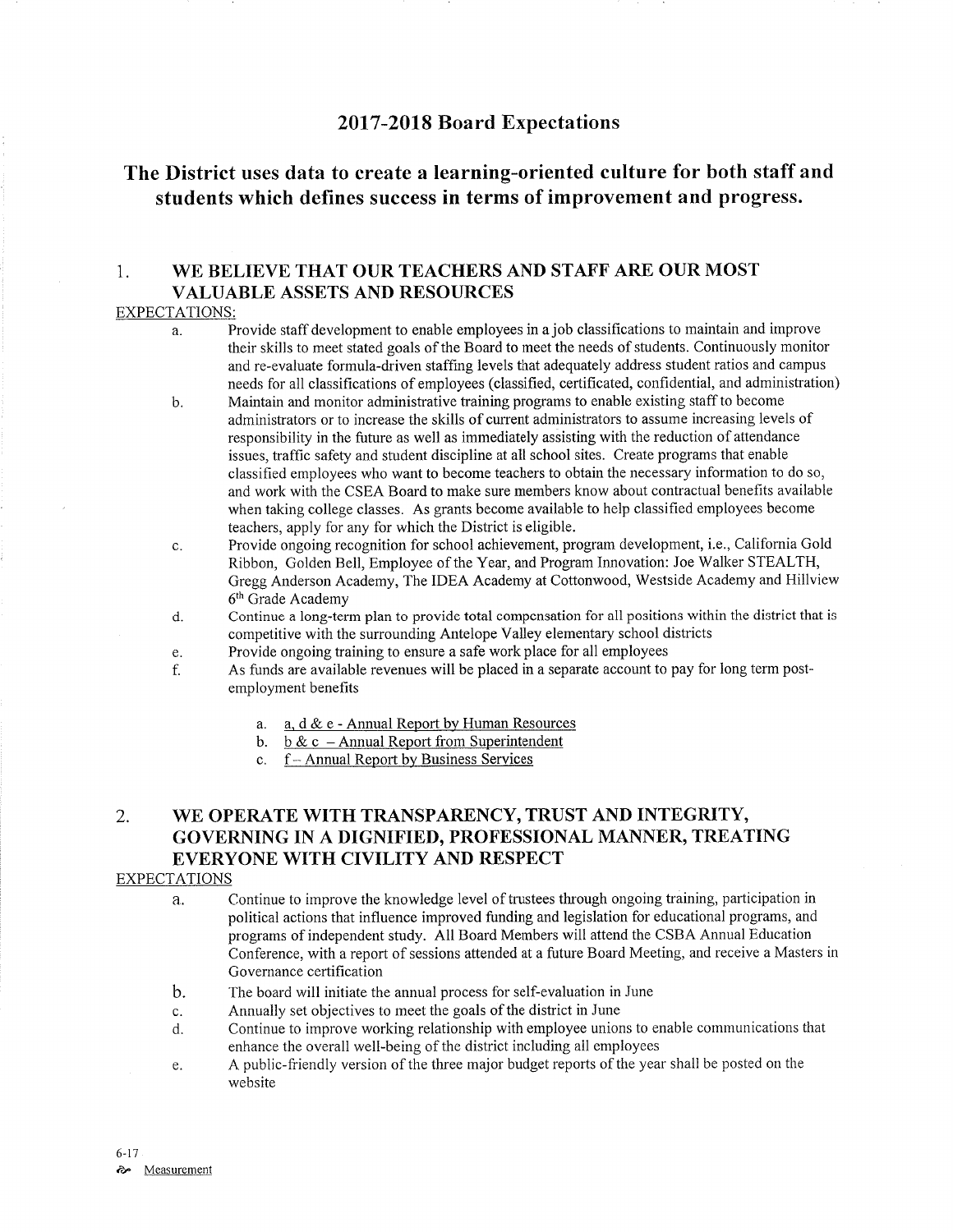# 3, WB ARE ABSOLUTELY COMMITTED TO PROVIDING A SAFE, DISTINGUISHED AND ENGAGING LEARNING ENVIRONMENT THAT ENSURES ALL STUDENTS LEARN TO THEIR HIGHEST POTENTIAL

### EXPECTATIONS:

- a. Staff will monitor comprehensive plans for improving student achievement including the Local Control Accountability Plan (LCAP) and the Comprehensive Safety Plans including the sections related to student discipline.
- b. All students will receive rigorous and effective instruction, suppoft and intervention that afford equitable access to a high quality educational experience in an environment that nurtures critical thinking, communication, collaboration, creativity and social responsibility.
- c. Teachers will use research-based best practices to design and deliver instruction, which addresses the knowledge, concepts and skills outlined in the State Standards. Teachers will design lessons that actively engage the minds of all learners with that which is to be learned. Learning objectives that describe what students will be able to do successfully and independently at the end of each lesson will be clearly articulated. Formative assessment will be used to guide and inform instruction. Summative assessment will be used to measure student leaming.
- d. Professional Development will be aligned to improve student outcomes. Data will be collected to substantiate growth in student achievement.

# 4. WE ARE ABSOLUTELY COMMITTED TO PROVIDING THE NECESSARY FACILITIES TO MEET THE HOUSING AND EDUCATION NEEDS OF OUR CHANGING STUDENT POPULATION AND A VISION THAT PROMOTES AND SUPPORTS THEIR FUTURE

## **EXPECTATION**

a. Monitor and maintain high-quality information technology systems throughout the District

# 5. WE ARE FISCALLY TRUSTWORTHY AND DEDICATED TO RESPONSIBLE FINANCIAL ACCOUNTABILITY

## EXPECTATIONS:

- a. Continue to decrease encroachment of general funds by Special Education
- b. Continue to update and implement the adopted Technology Plan
- c. Continue to increase operational efficiency
- d. Citizens Oversight Committee will hold required meetings
- e. Set budget priorities based on the goals of the District
- f. Support and retain partnerships that have a mutual priority to maximize the available dollars for improving programs for students<br>Maintain student Average Daily Attendance to exceed 96% percent.
- 
- g. Maintain student Average Daily Attendance to exceed 96% percent.<br>h. Senior Staff to hold twice-yearly fiscal status updates at employee work locations in order to educate and inform our stakeholders
- i. Maintain a financially responsible, positive District budget for the current year and two out years in order to preserve Westside's financial solvency, educational programs and the continued payment of employee salaries.
	- la g Annual ADA Report by Business Services
	- $\approx$  a. b. c. d. e. f. h & i Budget Presentations by Business Services